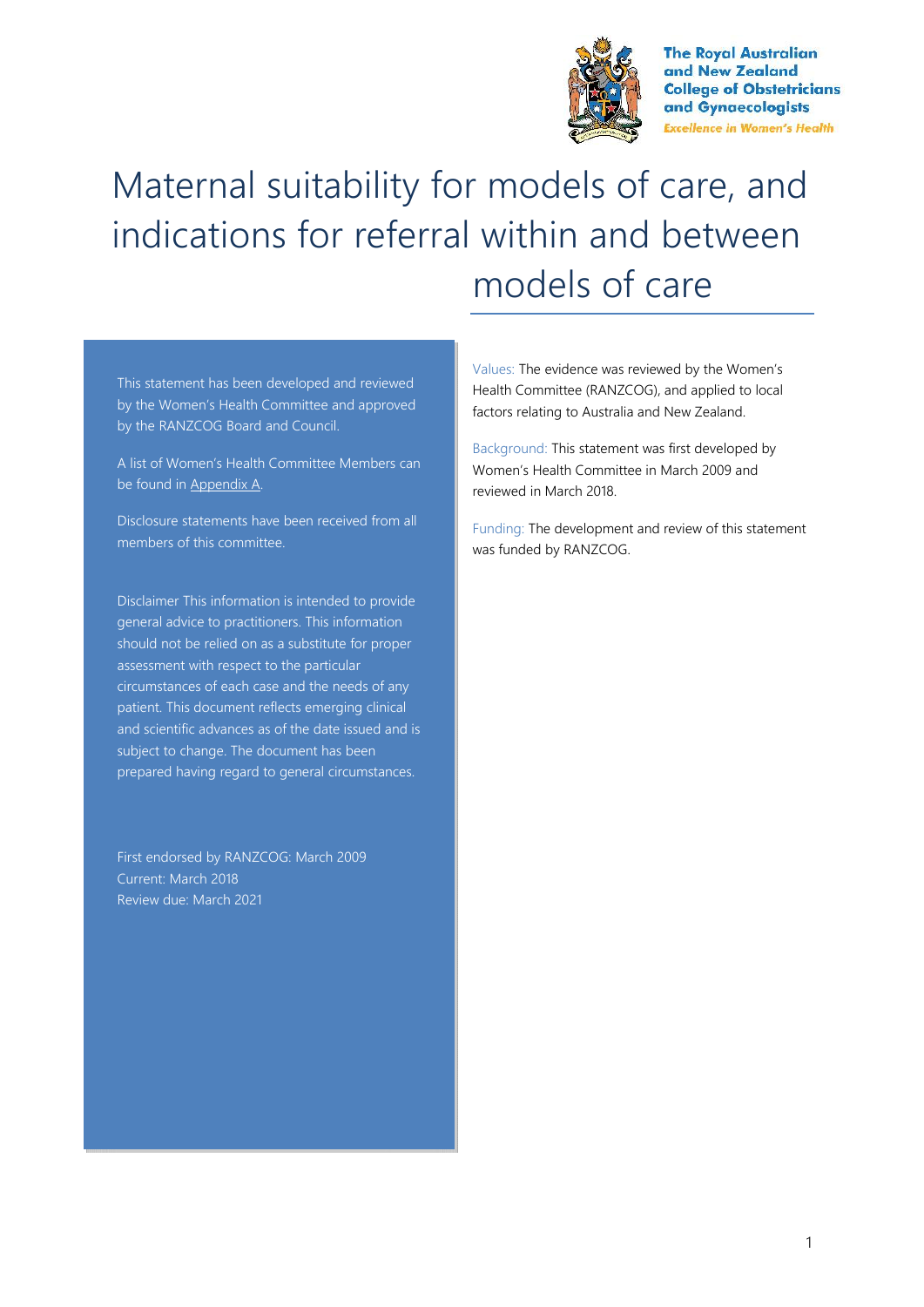# Table of contents

| 1. |  |
|----|--|
| 2. |  |
|    |  |
|    |  |
|    |  |
|    |  |
|    |  |
|    |  |
|    |  |
|    |  |
|    |  |
|    |  |
|    |  |
| 3. |  |
|    |  |
|    |  |
|    |  |
|    |  |
|    |  |
| 4. |  |
| 5. |  |
|    |  |
|    |  |
|    |  |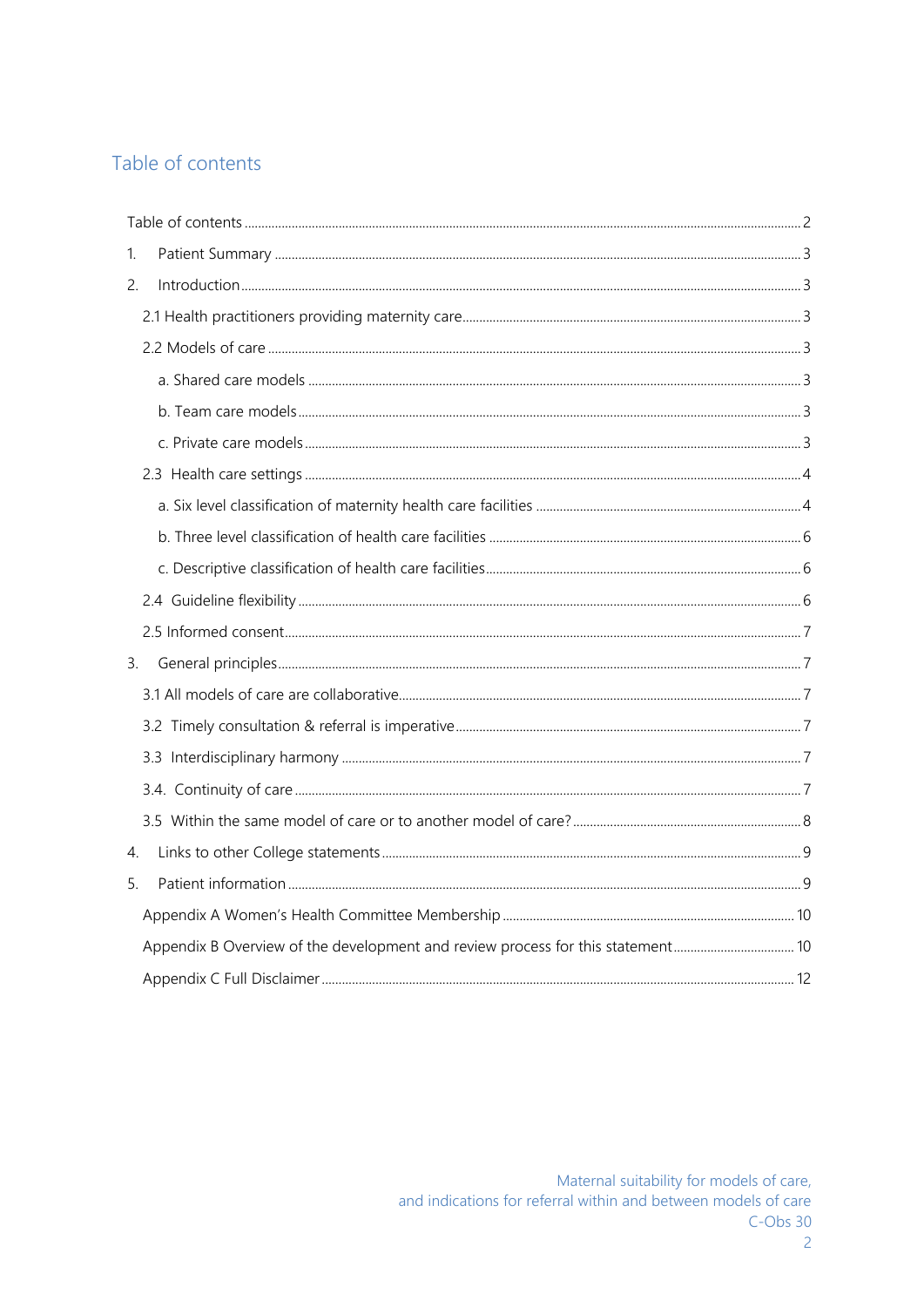# 1. Patient Summary

All providers of maternity care must work collaboratively, recognising the knowledge, skills and experience that each professional group possesses. Collaborating teams should have a designated clinical leader, and clear decision making pathways. Such arrangements should aim to recognise the potential for, and to avert, adverse outcomes for mothers and babies. It is important for women and their families that care is provided in an environment of interdisciplinary harmony. Continuity of care is desirable within each model of care but should not inhibit escalation to an alternative care model should complications arise during pregnancy.

# 2. Introduction

This multidisciplinary guideline has been developed to assist those involved in provision of maternity care to deliver best-practice evidence-based maternity care across multiple models of care.

# 2.1 Health practitioners providing maternity care

These guidelines have the intention of making best use of the knowledge, skills, and experience that each of the professional groups provide to maternity care (General Practitioners [GP], General Practitioner Obstetricians, Midwives, Specialist Obstetricians, and Maternal Fetal Medicine subspecialists).

During a pregnancy, referral may be required to a specialist in another discipline, for example to a Geneticist, Physician, Anaesthetist, Surgeon, Paediatrician, Infectious Diseases Specialist, or Psychiatrist. Referral will usually be the decision of the primary health care team and will depend on the level of the particular expertise available within the team.

# 2.2 Models of care

The following models of care are supported:

#### *a. Shared care models*

- GP Obstetrician and Hospital Midwives and designated Aboriginal and Torres Strait Islander healthcare workers
- GP, Hospital Midwives and Specialist Obstetrician or GP Obstetrician

#### *b. Team care models*

- Hospital Midwives & Obstetricians (GP or Specialist) within the Public Health System
- Hospital Midwives, Specialist Obstetricians and Maternal Fetal Medicine sub-specialist within the Public Health System

# *c. Private care models*

- Private Obstetrician (GP or Specialist) and Private Hospital Midwives
- Private Midwife, Private Obstetrician (GP or Specialist) and Hospital Midwives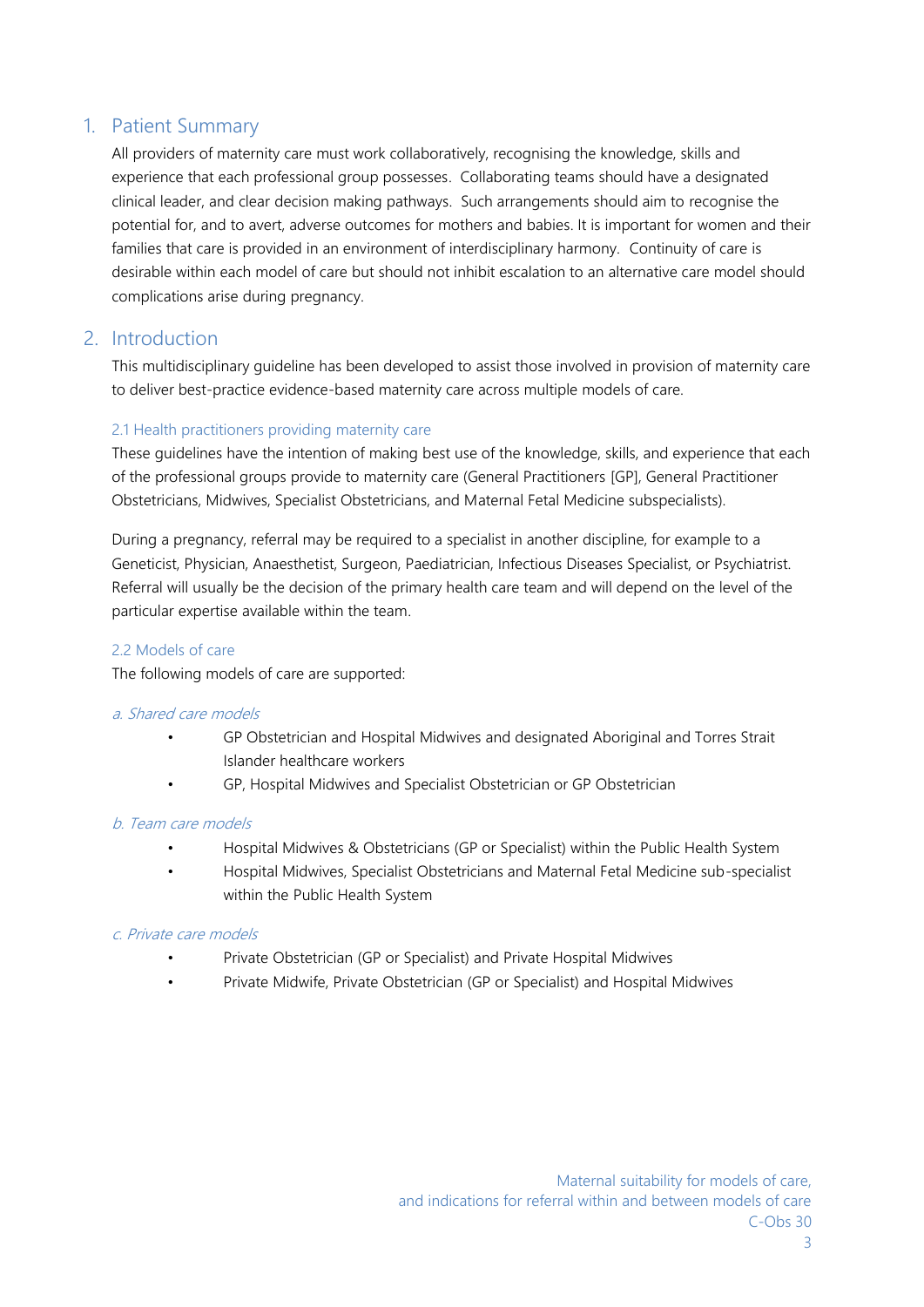### 2.3 Health care settings

#### *a. Six level classification of maternity health care facilities*

At present, there is a lack of uniformity in the classification of Maternity Health Care Settings across Australia and New Zealand.

Increasingly, a "six level" classification is being adopted as follows:

a. Level 1

**Staffing** 

Midwives, General Practitioner

Resources

Antenatal and postnatal care for women with no identified risk factors.

- Antenatal care
- No planned birthing or neonatal care
- Postnatal care

b. Level 2

**Staffing** 

- Midwives, General Practitioner Obstetrician
- Resources

• Antenatal, intrapartum, and postnatal care to women without complicating factors that increases the obstetric risk.

May or may not have GP or specialist obstetricians, anaesthetists and paediatricians available

May provide care within a stand-alone midwifery unit

May or may not have a Level 1 neonatal service

Level 2 maternity services do not undertake care of women with a factors that increase obstetric risk including:

Pre- or post-term labour or birth Induction or augmentation of labour Planned caesarean section Vaginal birth after caesarean section Instrumental birth Care requiring continuous electronic fetal monitoring

# c. Level 3

**Staffing** 

- Midwives, GP or Specialist Obstetricians
- Resources
- May provide care for women with no identified risk factors, or except after consultation and development of a plan of care by an obstetrician or GP obstetrician associated with the service facility.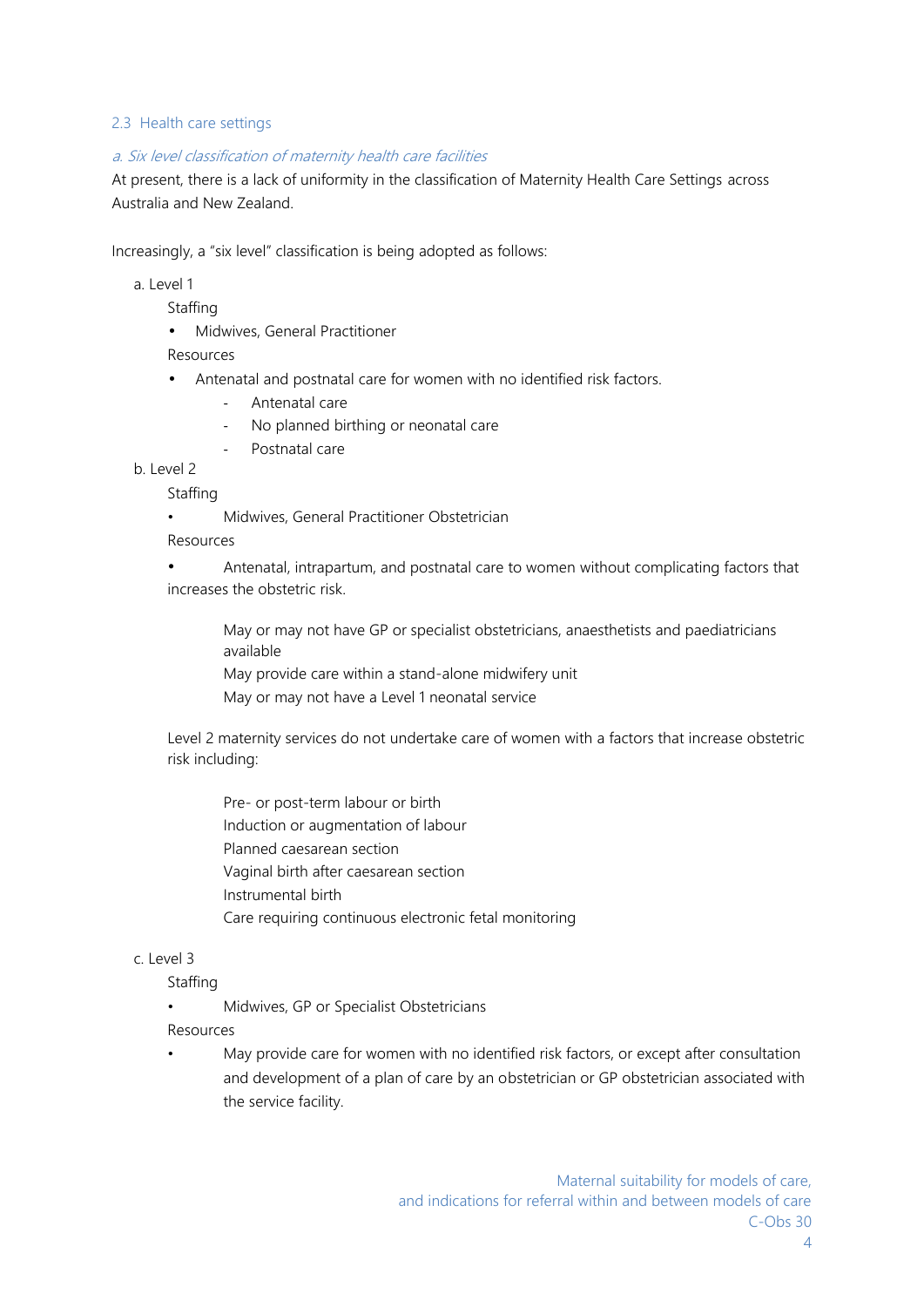Level 3 services that are not staffed by specialist obstetricians, paediatricians or anaesthetists, and do not have 24 hour access to operating theatre and pathology services. Level 3 services usually do not undertake:

Planned preterm birth Caesarean section for placenta praevia Planned vaginal birth of women with a multiple pregnancy Other complex births

d. Level 4

Staffing

• Midwives, Specialist Obstetricians

Resources

• May provide care for women at or beyond 34 weeks gestation with no identified major risk factors.

Obstetricians, paediatricians and specialist anaesthetists must be available 24 hours.

Collaborative care is provided by midwives, junior medical officers and obstetricians.

Level 4 maternity services are typically supported by a Level 3 neonatal service.

Level 4 maternity services do not usually undertake planned:

Caesarean section for major placenta praevia or suspected placenta accreta/percreta Planned birth of twins with additional risk factors such as growth discordance, or monochorionic twins

Triplets or higher order multiples.

### e. Level 5

Staffing

• Midwives, Specialist Obstetricians

Resources

• As for Level 4 maternity service plus may provide care for women at or beyond 32 weeks gestation with a higher level of complexity.

Collaborative care is provided by midwives, junior medical officers, obstetricians and paediatricians.

Level 5 maternity services do not usually undertake the care of women with/who require:

Known or suspected placenta accreta/percreta Triplets with other risk factors or higher order multiples Complex multidisciplinary care.

f. Level 6

**Staffing** 

- Midwives, Specialist Obstetricians and Sub-specialist services
- Physician, Genetics, Specialist Haematology availability

Maternal suitability for models of care, and indications for referral within and between models of care  $C$ -Obs 30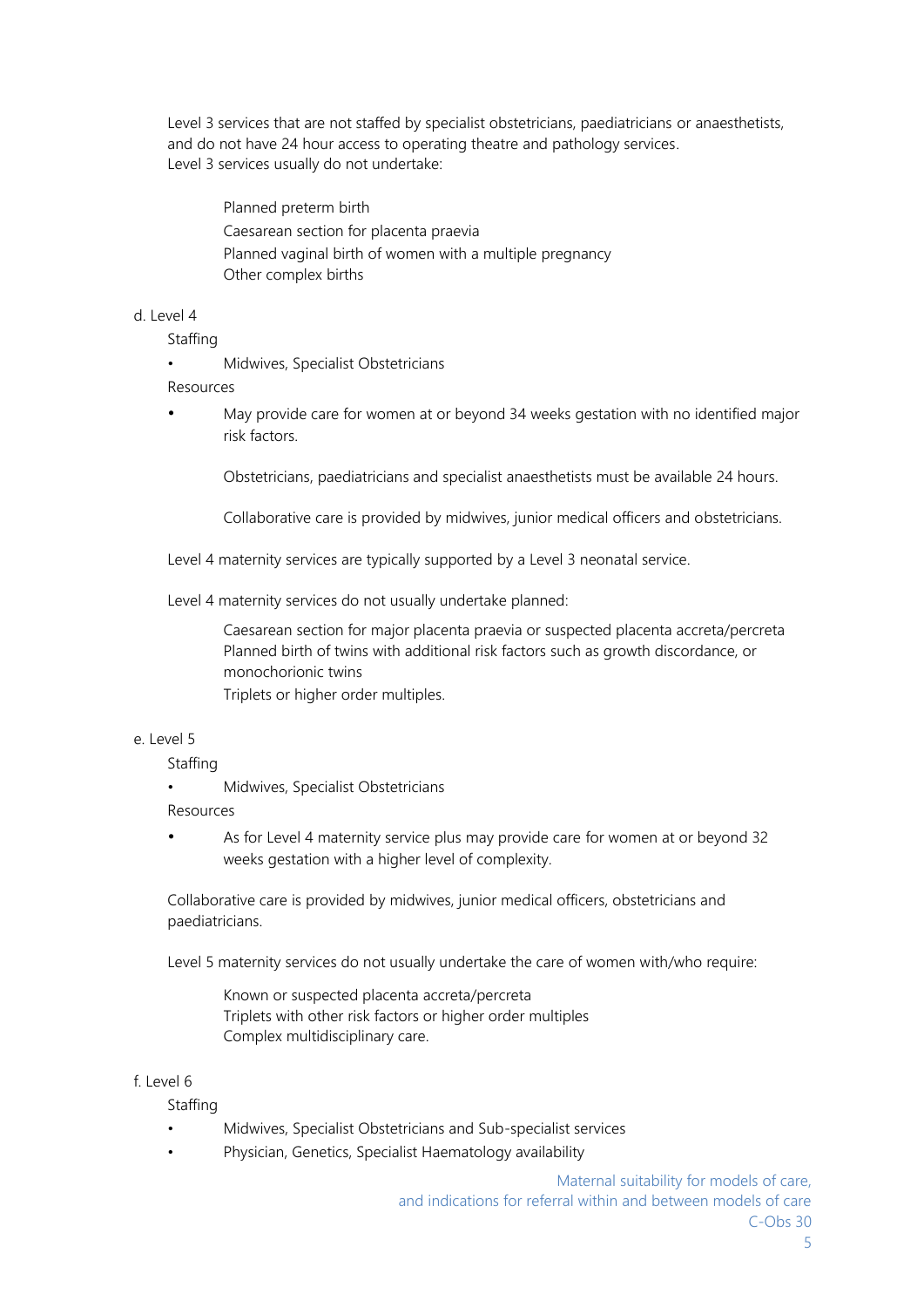#### Resources

May provide care for all women regardless of clinical risk. Collaborative care is provided by midwives, junior medical officers, obstetricians and maternal-fetal medicine specialists and neonatologists.

# *b. Three level classification of health care facilities*

Many institutions use a "three tier" classification based on the level of neonatal care available:

- a. Level 1
	- No Special Care Neonatal unit
- b. Level 2
	- Special Care Neonatal unit
- c. Level 3
	- NICU

# *c. Descriptive classification of health care facilities*

These do not translate exactly into the six levels described above but are still useful concepts.

- a. Remote or Rural Centres
- b. Provincial Centres
- c. Metropolitan Centres
- d. Tertiary Centres
- e. Birth Centres co-located with a facility capable of providing emergency obstetric and neonatal care.

The College believes that the additional risks incurred with Home Birth or 'Free-standing' Birth Centres (without adjacent obstetric and neonatal facilities) makes them unsuitable Health Care settings for the vast majority of women who are known to be risk averse with respect to avoidable risks. The College acknowledges that a small minority of women will choose to birth in these centres, even if appropriately informed of the potential limitations to emergency care that can be provided and the consequent increased risks of adverse outcomes.

# 2.4 Guideline flexibility

There is necessarily a balance between strict adherence to the guidelines and a need for flexibility in specific or unusual circumstances and the clinical circumstances of the woman or fetus. The principle of patient autonomy (the right to accept or refuse medical advice) must also be considered when interpreting these guidelines.

When guidelines are not adhered to, it is important that the practitioner document the reasons for future reference. When this occurs regularly, for example in response to a local health care environment or resource issue, there should be reference to local hospital or practice guidelines.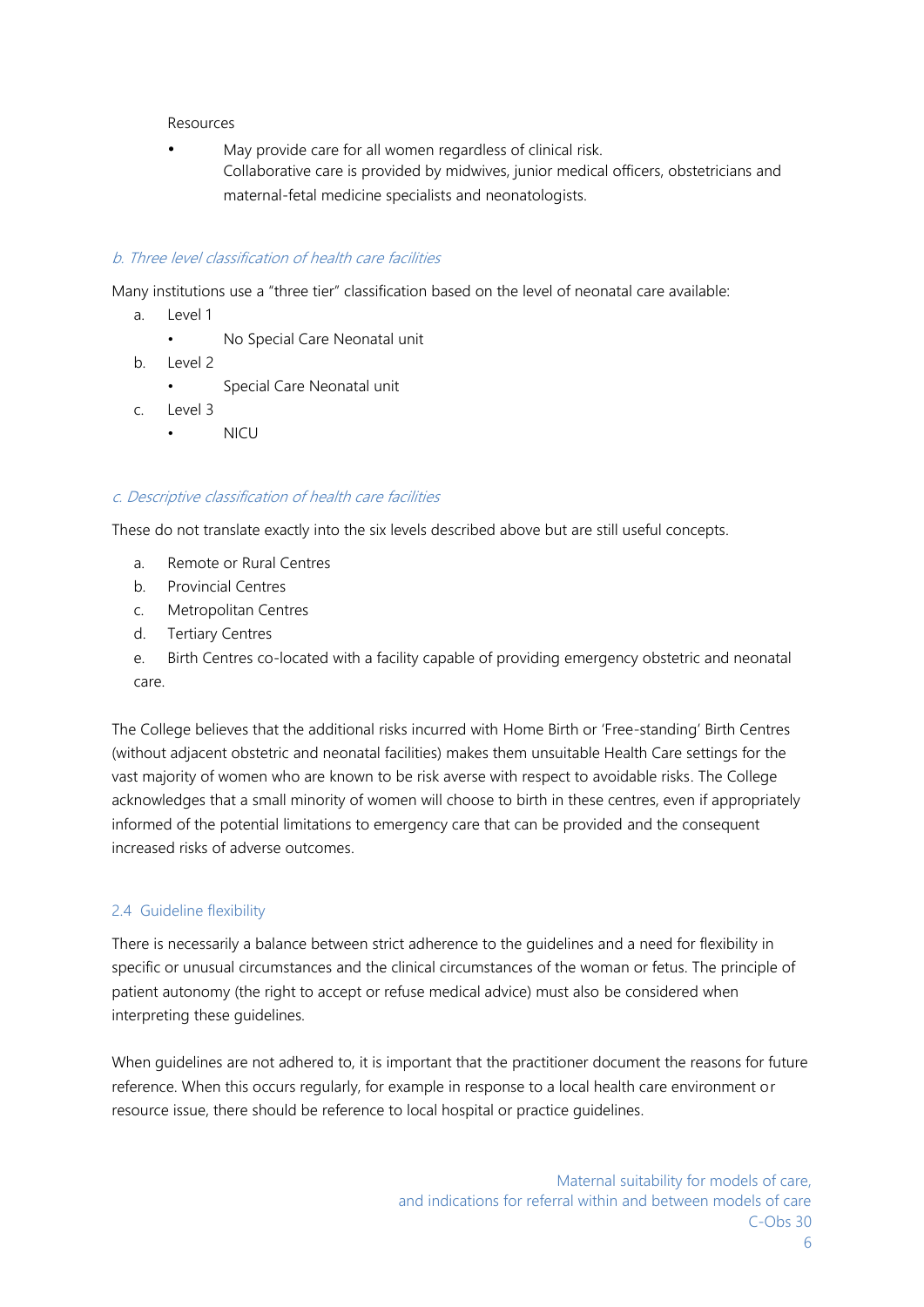#### 2.5 Informed consent

In adopting these guidelines, it is important to acknowledge that women and their families may choose not to follow a recommended course of action.

When these situations occur, the clinical record should reflect this in such a way subsequent clinical audit can identify the issue. This will allow identification of recurring problems, including the provision of inaccurate information about risk, or difficulties in providing information in such a way that it can be understood.

Information should always be provided appropriate to the patients' social and cultural background, and in an unbiased manner. Written information is often helpful, particularly when language is an issue, but should not replace careful and considered discussion.

# **3. General principles**

# 3.1 All models of care are collaborative

There is no place in maternity care for "professional independence". All providers of maternity care must work collaboratively, recognising the knowledge, skills and experience that each professional group possesses.

Clear decision making pathways are required within the collaborating team, recognising the imperative of a designated clinical leader.

# 3.2 Timely consultation & referral is imperative

Providers of maternity care should strive to recognise the potential for, and to avert, adverse outcomes. Although timely consultation will not always be possible, it should always be sought.

All referrals should be subject to intermittent multidisciplinary audit, to allow review of the appropriateness and timeliness of referral and response, as well as outcomes for mother and baby.

#### 3.3 Interdisciplinary harmony

It is important for women and their families that care is provided in an environment of interdisciplinary harmony. This should be a priority at all levels of care, extending to hospital administrative structures, representative professional bodies, and to Government.

Strategies to facilitate interdisciplinary harmony include:

- Structuring maternity care in multidisciplinary teams
- Encouraging team members to work together rather than being separated in place and time.

#### 3.4. Continuity of care

Continuity of care is desirable within each model of care and has been shown to improve maternity outcomes. This continuity should not in any way inhibit escalation of the care model should such be indicated in the event of complications.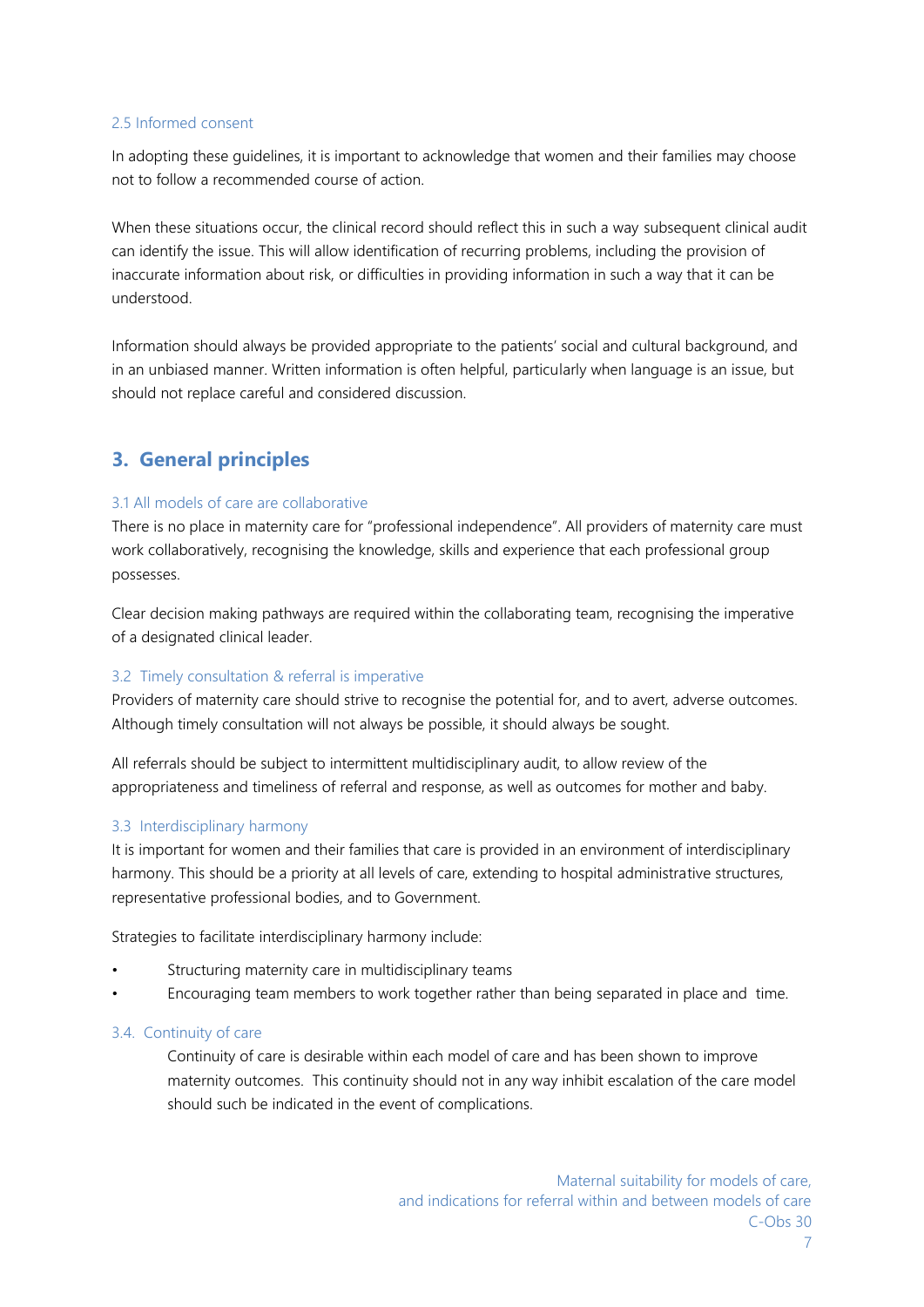#### 3.5 Within the same model of care or to another model of care?

Where consultation can occur within the same Model of Care, disruption will be minimised. Collaborative models should have the inherent advantage of agreed policies for management of complications.

Indications for further assessment:

Below is a link to guidelines for consultation and referral which includes a list of indications for medical assessment within the Model of Care, where the medical practitioner has not previously seen the woman, or where there has been a change in the nature or severity of a particular condition.

The following coding is used for clinician referral:

- G/O: GP (with a recognised postgraduate qualification in obstetrics) or Specialist Obstetrician where a GP with suitable qualifications is not available, referral should be to a specialist Obstetrician A: Specialist Anaesthetist P: Specialist Paediatrician
- O: Specialist Obstetrician
- S: Maternal Fetal Medicine Sub-specialist or Senior Obstetrician at Level VI facility

Australian College of Midwives, National Midwifery Guidelines for Consultation and Referral,3rd Edition, Issue 2, 2015.

Ministry of Health, Guidelines for Consultation with Obstetric and Related Medical Services (Referral Guidelines), 2012.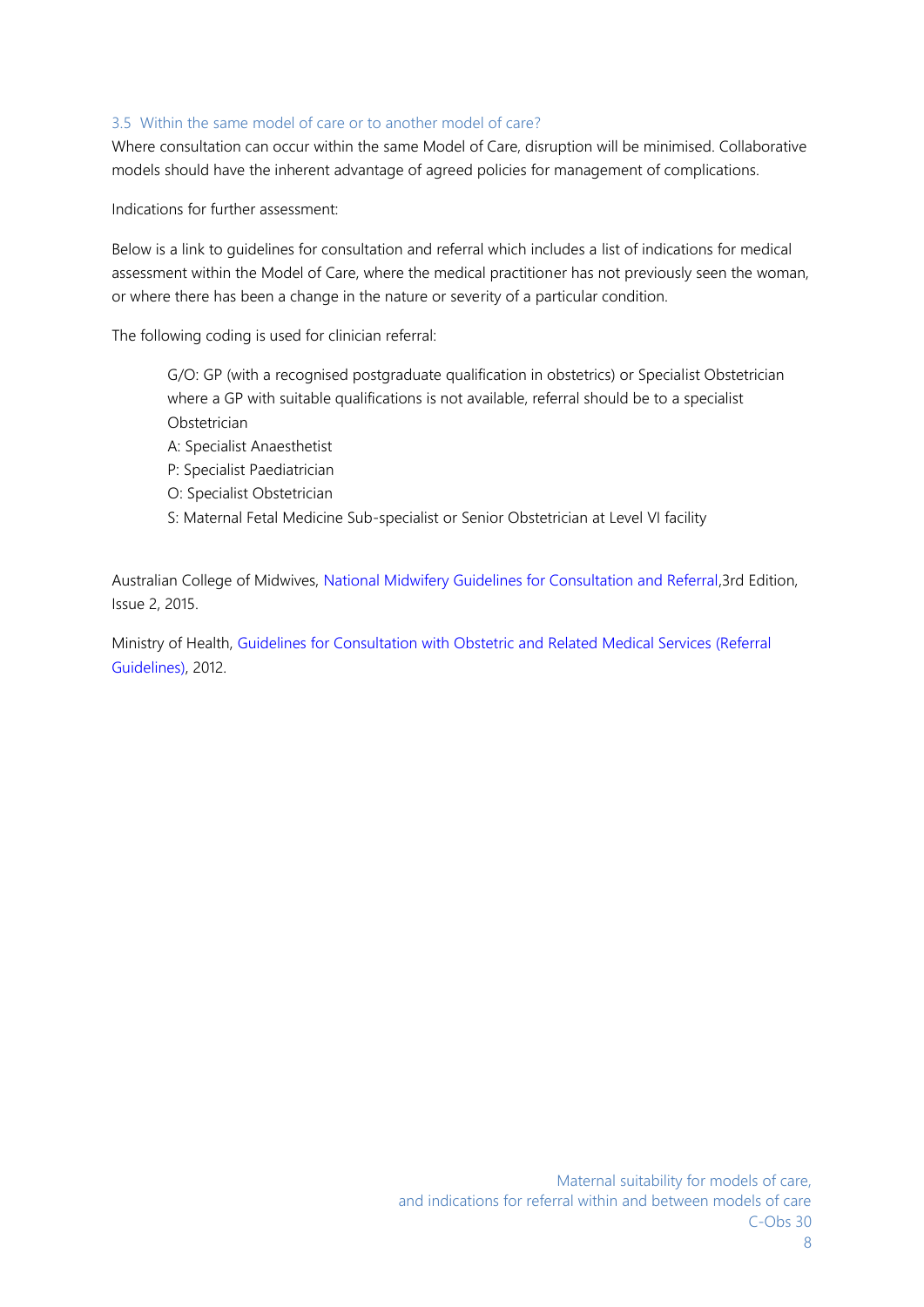# 4. Links to other College statements

Evidence-based Medicine, Obstetrics and Gynaecology (C-Gen 15) https://www.ranzcog.edu.au/RANZCOG\_SITE/media/RANZCOG- MEDIA/Women%27s%20Health/Statement%20and%20guidelines/Clinical%20-%20General/Evidence based-medicine,-Obstetrics-and-Gynaecology-(C-Gen-15)-Review-March-2016.pdf?ext=.pdf

Stand alone primary childbirth units (WPI 15)

https://www.ranzcog.edu.au/RANZCOG\_SITE/media/RANZCOG-MEDIA/Women%27s%20Health/Statement%20and%20guidelines/Workforce%20and%20Practice%20Issu es/Stand-alone-primary-childbirth-units-(WPI-15)-Review-March-2017.pdf?ext=.pdf

# 5. Patient information

A range of RANZCOG Patient Information Pamphlets can be ordered via: https://www.ranzcog.edu.au/Womens-Health/Patient-Information-Guides/Patient-Information- Pamphlets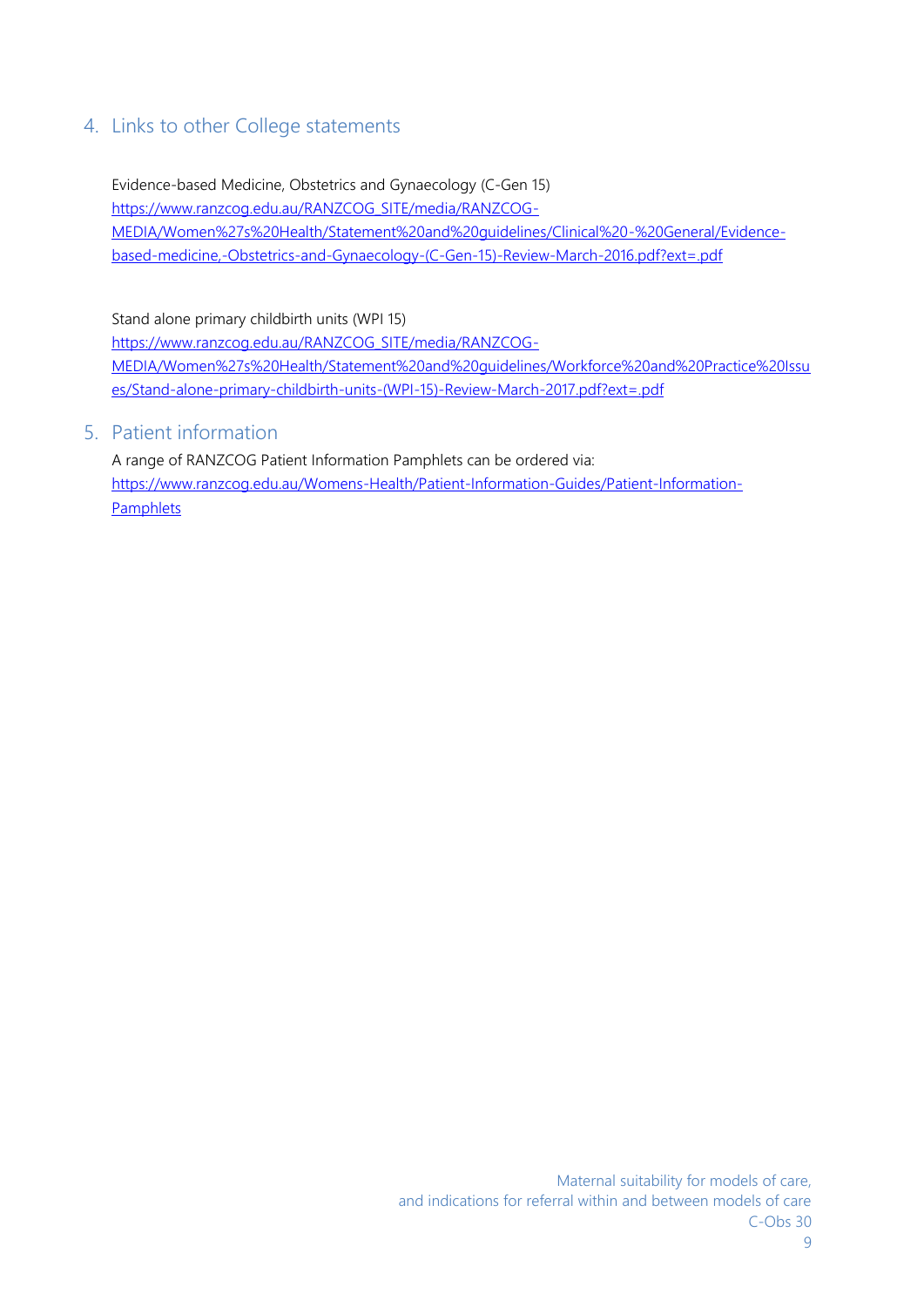#### Appendix A Women's Health Committee Membership

| <b>Name</b>                       | <b>Position on Committee</b>    |
|-----------------------------------|---------------------------------|
| Professor Yee Leung               | Chair                           |
| Dr Joseph Sgroi                   | Deputy Chair, Gynaecology       |
| Associate Professor Lisa Hui      | Member                          |
| Associate Professor Ian Pettigrew | <b>EAC Representative</b>       |
| Dr Tal Jacobson                   | Member                          |
| Dr Ian Page                       | Member                          |
| Dr John Regan                     | Member                          |
| Dr Craig Skidmore                 | Member                          |
| Associate Professor Janet Vaughan | Member                          |
| Dr Bernadette White               | Member                          |
| Dr Scott White                    | Member                          |
| Associate Professor Kirsten Black | Member                          |
| Dr Greg Fox                       | <b>College Medical Officer</b>  |
| Dr Marilyn Clarke                 | Chair of the ATSI WHC           |
| Dr Martin Byrne                   | <b>GPOAC Representative</b>     |
| Ms Catherine Whitby               | <b>Community Representative</b> |
| Ms Sherryn Elworthy               | Midwifery Representative        |
| Dr Amelia Ryan                    | <b>Trainee Representative</b>   |

#### Appendix B Overview of the development and review process for this statement

*i. Steps in developing and updating this statement*

This statement was originally developed in March 2009 and was most recently reviewed in March 2018. The Women's Health Committee carried out the following steps in reviewing this statement:

- Declarations of interest were sought from all members prior to reviewing this statement.
- Structured clinical questions were developed and agreed upon.
- An updated literature search to answer the clinical questions was undertaken.
- At the March 2018 face-to-face committee meeting, the existing consensus-based recommendations were reviewed and updated (where appropriate) based on the available body of evidence and clinical expertise. Recommendations were graded as set out below in Appendix B part iii)

# *ii. Declaration of interest process and management*

Declaring interests is essential in order to prevent any potential conflict between the private interests of members, and their duties as part of the Women's Health Committee.

A declaration of interest form specific to guidelines and statements was developed by RANZCOG and approved by the RANZCOG Board in September 2012. The Women's Health Committee members were required to declare their relevant interests in writing on this form prior to participating in the review of this statement.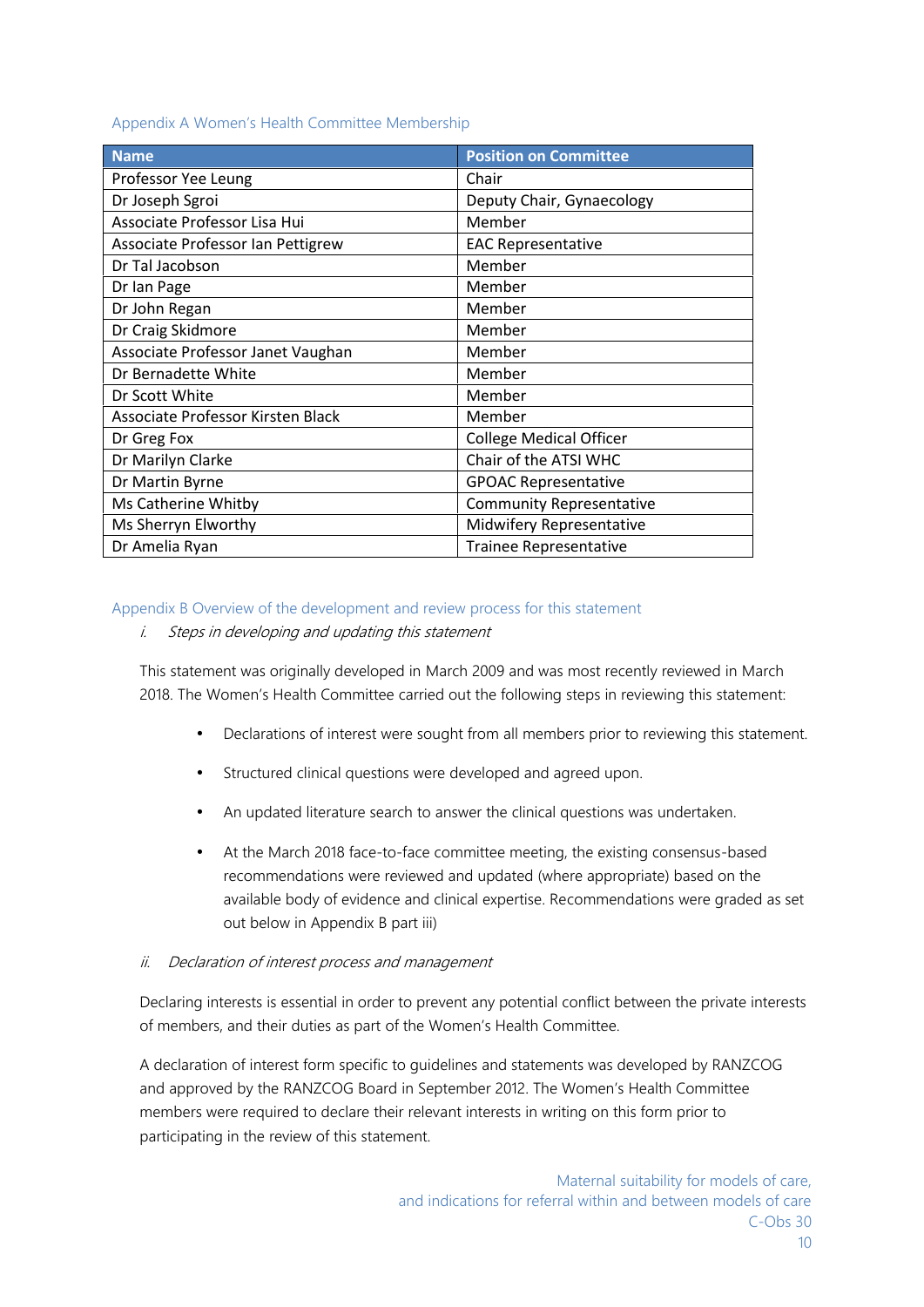Members were required to update their information as soon as they become aware of any changes to their interests and there was also a standing agenda item at each meeting where declarations of interest were called for and recorded as part of the meeting minutes.

There were no significant real or perceived conflicts of interest that required management during the process of updating this statement.

# *iii. Grading of recommendations*

Each recommendation in this College statement is given an overall grade as per the table below, based on the National Health and Medical Research Council (NHMRC) Levels of Evidence and Grades of Recommendations for Developers of Guidelines.<sup>17</sup> Where no robust evidence was available but there was sufficient consensus within the Women's Health Committee, consensus-based recommendations were developed or existing ones updated and are identifiable as such. Consensus based recommendations were agreed to by the entire committee. Good Practice Notes are highlighted throughout and provide practical guidance to facilitate implementation. These were also developed through consensus of the entire committee.

| Recommendation category |              | Description                                                                                                    |
|-------------------------|--------------|----------------------------------------------------------------------------------------------------------------|
| Evidence-based          | A            | Body of evidence can be trusted to guide practice                                                              |
|                         | <sub>B</sub> | Body of evidence can be trusted to guide practice in most<br>situations                                        |
|                         | $\subset$    | Body of evidence provides some support for<br>recommendation(s) but care should be taken in its<br>application |
|                         | D            | The body of evidence is weak and the recommendation<br>must be applied with caution                            |
| Consensus-based         |              | Recommendation based on clinical opinion and expertise<br>as insufficient evidence available                   |
| Good Practice Note      |              | Practical advice and information based on clinical opinion<br>and expertise                                    |